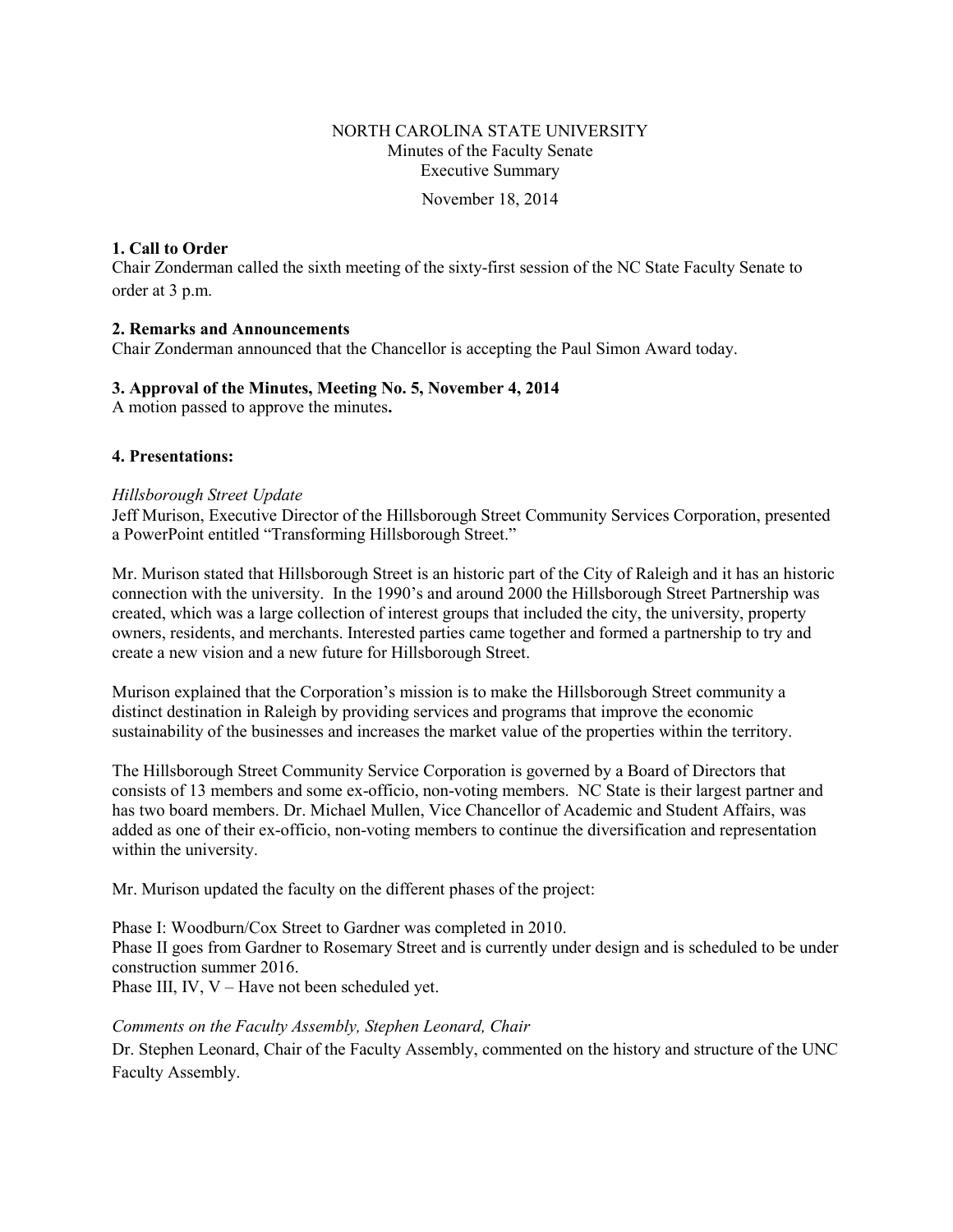Dr. Leonard stated that the Assembly was established by President Bill Friday in 1972. The majority of the chairs over the years have come from the larger campuses. The Assembly has been in existence for more than forty years and during that time it has remained intact. The purpose of the Assembly is to provide advice of faculty's interest and concerns to the President of the UNC System, Board of Governors, and the General Assembly.

Dr. Leonard stated that the structure of the Faculty Assembly is proportional representation. There are four categories of delegations. The size of a delegation is determined by the size of the faculty on the respective campuses.

Dr. Leonard stated that the Assembly has an important role in making sure that faculty concerns, interest, and perspectives get articulated and heard in various policy making and regulatory activities of General Administration.

## **5. Old/New Business**

### *Convocation*

Cary Zelna, Associate Vice Provost for Academic & Student Affairs, solicited feedback from faculty about what they think should be included in a university convocation.

Zelna explained that the goals of convocation is to be the academic welcome to new students, to provide that sense of community for them, and to help develop that first common intellectual experience.

## *First Reading: Resolution of Commendation for Dr. Daniel Solomon*

Chair Zonderman commented that there have been other deans to retire in various years, but not every dean's retirement has prompted a formal Senate resolution. The sense from some Senators was that Dean Solomon deserved a specific resolution because of some very specific things that he has done during his deanship, particularly in terms of the educational mission of his colleges and also diversifying the colleges and the student body.

Senator Fuentes moved to waive a second reading of the resolution. The motion passed.

The Senate voted and the resolution passed without dissent.

### **6. Issues of Concern**

Senator Auerbach presented an issue of concern on the Religious Studies degree being consolidated without university administrators reading the required Program Review.

Chair Zonderman assigned the issue of concern to the Academic Policy Committee for it to review.

## **7. Adjourn**

A motion passed to adjourn the meeting at 4:47 p.m.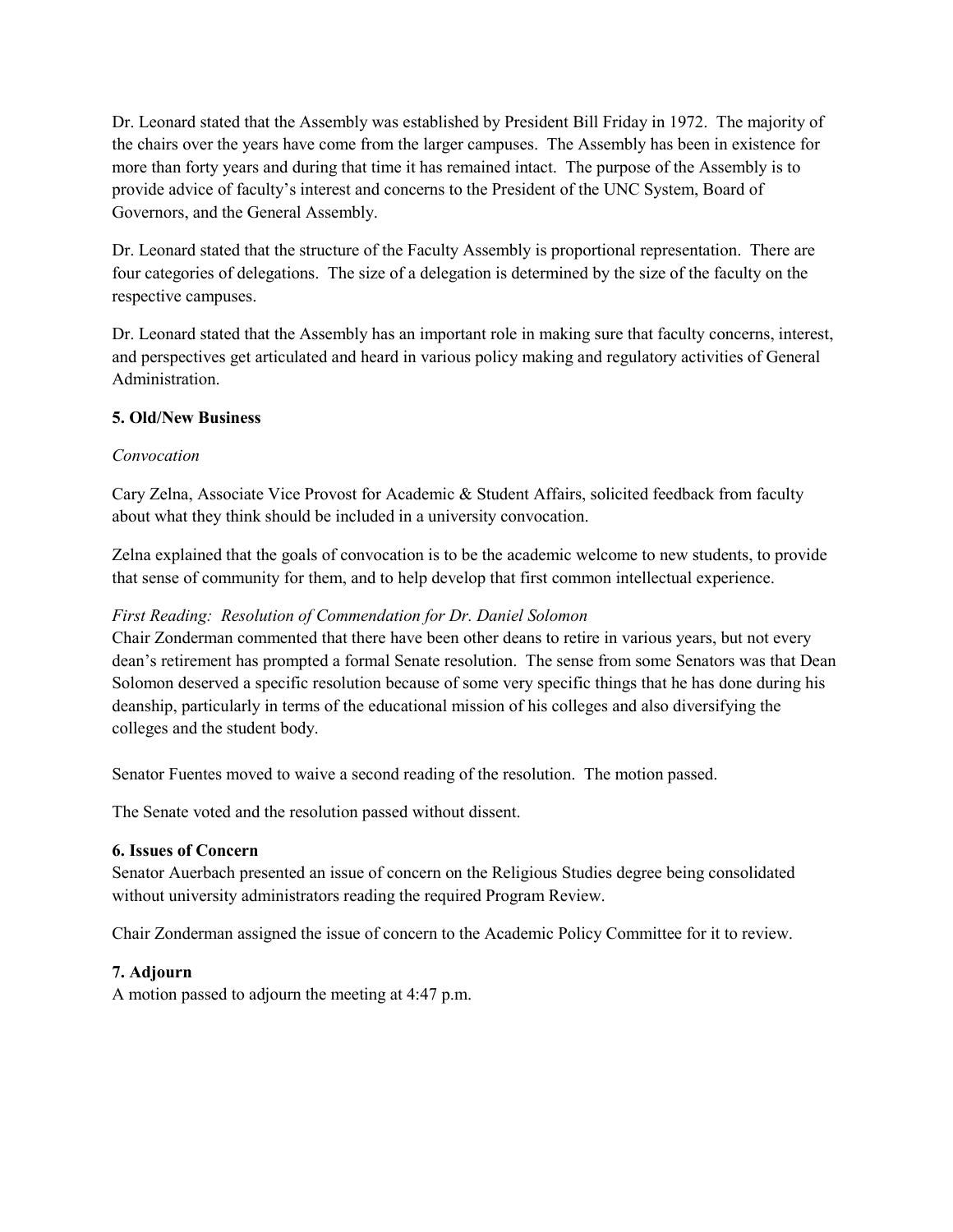### NORTH CAROLINA STATE UNIVERSITY Minutes of the Faculty Senate November 18, 2014

## *R***egular Meeting No. 6 of the 61stth Session: Faculty Senate Chambers November 18, 2014**

**Present:** Chair Zonderman, Secretary Daley, Chair- Elect Moore, Parliamentarian Fath; Senators Allaire, Ash, Auerbach, Baumer, Bernhard, Borden, Brady, Bullock, Cubbage, Fleisher, Fuentes, Gunter, Heitmann, Laffitte, Lunardi, Nfah—Abbenyi, Orcutt, Scearce, Smith, Sotillo, Williams

**Excused:** Provost Arden, Senators Aday, Banks, Bartlett, Davidian, Holden, Krause, Levy, Moore

**Absent:** Senators Bird, Byrnes, Devetsikiotis, Edwards, Spontak, Steer

G**uests:** Betsy Brown, Vice Provost for Faculty Affairs; Carrie Zelna, Associate Vice Provost, Academic & Student Affairs; Jeff Murison, Executive Director, Hillsborough Street Community Services Corporation; Stephen Leonard, Chair, UNC Faculty Assembly, Marc Hoit, Vice Chancellor for IT and CIO; Michael Coombes, Director of New Student Programs; Marcia Gumpertz, Assistant Vice Provost for Faculty Diversity

### **1. Call to Order**

Chair Zonderman called the sixth meeting of the sixty-first session of the NC State Faculty Senate to order at 3 p.m.

#### **2. Remarks and Announcements**

Chair Zonderman announced that the Chancellor is accepting the Paul Simon Award today.

### **3. Approval of the Minutes, Meeting No. 5, November 4, 2014**

The minutes of the November 4, 2014 meeting were approved.

### **4. Presentations**

#### *Hillsborough Street Update*

Jeff Murison, Executive Director of the Hillsborough Street Community Services Corporation, showed a brief PowerPoint on the "Transforming Hillsborough Street."

Mr. Murison stated that Hillsborough Street is an historic part of the City of Raleigh and it has an historic connection with the university. It has been the center of controversy for decades. In the 1990's and around 2000 the Hillsborough Street Partnership was created, which was a large collection of interest groups that included the city, the university, property owners, residences, and merchants.

Interested parties came together and formed a partnership to try and create a new vision and a new future for Hillsborough Street. That process resulted in a Master Plan for the redevelopment that would be focused on the physical component of the street. It included the street itself, the sidewalks, and the infrastructure of the street. It also included the plan for the roundabouts. This plan that was adopted by the city called for about eleven roundabouts between the beltline and Morgan Street. The notion was to create a street that was much safer.

The construction of the first stage which basically went from the former Chancellor's residence to Gardener Street was done between 2009 and 2010 and the cost was about \$12 million. The first grand opening event was held on September 28, 2010 at the completion of the construction, which was the first street festival on Hillsborough Street, to celebrate the construction and the process moving forward.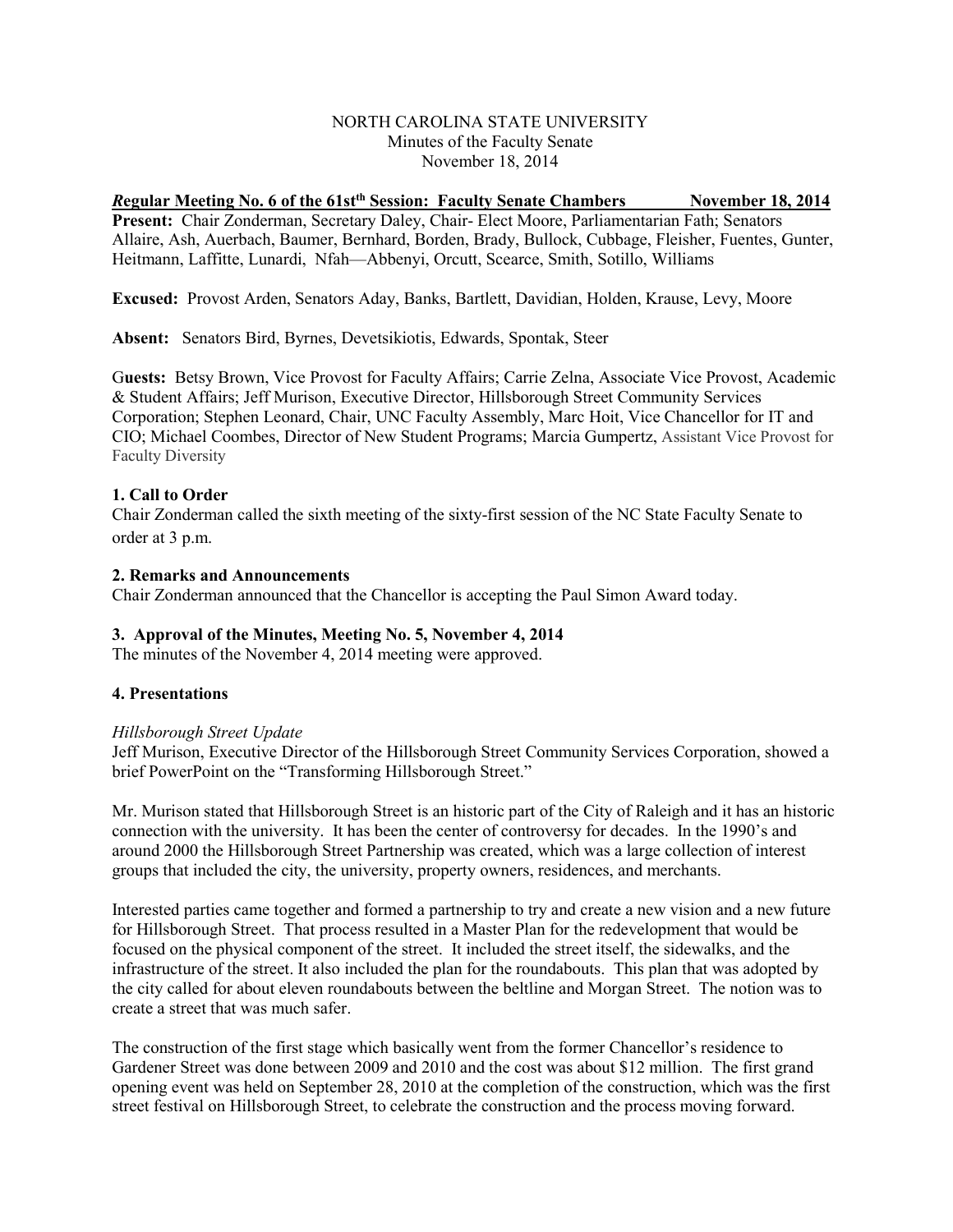The Corporation's mission is to make the Hillsborough Street community a distinct destination in Raleigh by providing services and programs that improve the economic sustainability of the businesses and increases the market value of the properties within the territory.

The Hillsborough Street Community Service Corporation is governed by a Board of Directors. The Board expanded in 2013 to 13 members and some ex-officio, non-voting members.

- •2 city
- •2 university
- •2 property owners
- •2 merchants
- •1 resident
- •1 student government leader
- •1 property manager
- •1 arts & culture
- •1 other institutions

Murison stated that NC State is their largest partner and has two board members. The university gave matching contributions of \$100,000 to their budget. They invested in properties and they sponsored and produced their signature event- Packapalooza.

Dr. Michael Mullen, Vice Chancellor of Academic and Student Affairs, was added as one of their exofficio, non-voting members to continue the diversification and representation within the university.

#### *HSCSC Interns*

Murison stated that they have 10-12 interns every semester from different academic and economic backgrounds. Since 2010 they have had more than 100 students from NC State.

#### *Public Sector Investment Industry*

Murison updated the faculty on the different phases of the project.

Phase I: Cost was \$12 million. It went from Woodburn/Cox Street to Gardner – Completed 2010

Phase II – Goes from Gardener to Rosemary Street. Estimated to cost \$10 million – currently under design and it is scheduled to be under construction summer 2016.

Phase III, IV, V – Haven't been scheduled yet •Rosemary to Gorman •Gorman to Beltline •East of Woodburn/Cox

Murison reported that the other big public investment project is the NC Department of Transportation is renovating the I440 Beltline. The expansion will include 6 exits of the beltline around Hillsborough Street. The estimated time table is 2018 with an estimated cost of \$100 million.

*Current Business Environment*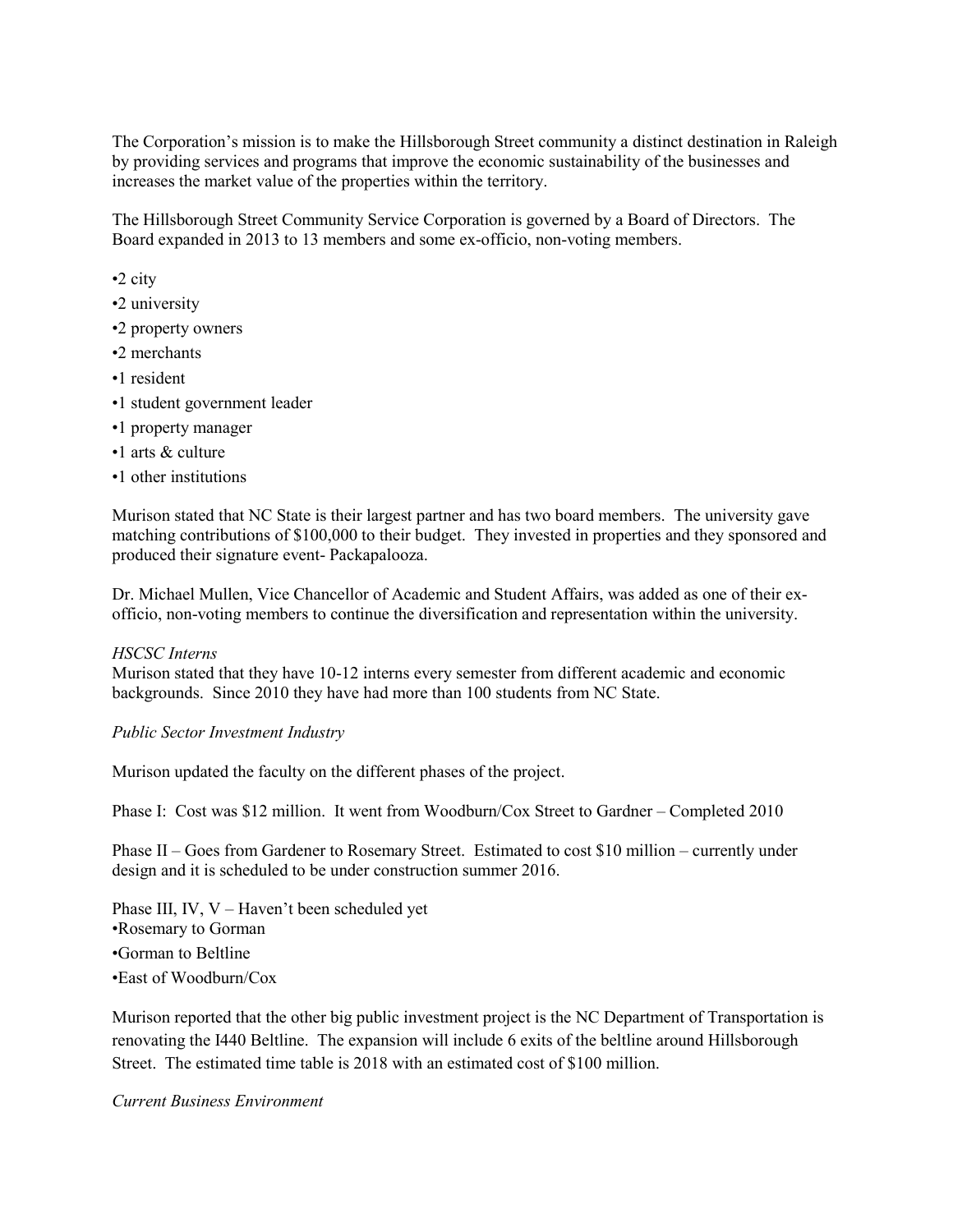Mr. Murison stated that there are some positives and some challenges with the current business environment. He reported that in the last four years foot traffic is clearly up. Property sales and values have been increasing and the vacancy rate is low. He noted that new business interest is also high.

## *Challenges*

Murison stated that Hillsborough Street is basically a food court. He said it is a mall without all the other shops. We have the food court, but we don't have the retail shops or the amenities. Old businesses are simply replaced with new similar "food on the go" and tattoo shops.

Murison stated that there is a seasonal element to the street. Obviously in the summer there is less traffic. There is a lack of diverse business mix and parking. He noted that Raleigh is an extremely competitive market, and our building stock and merchant environment is outdated.

## *Food and Beverage Sales Tax*

Murison stated that every food and beverage establishment within our territory is required by law to collect one percent on each transaction that gets paid to the county monthly. In 2010 when construction was basically finishing up, the county collected \$26,444 in food and beverage tax. In September 2013 they collected \$35,000 and in September 2014 it was up to \$37,440. Over a period of time that collection has increased by 42% and in the last year by 7 percent. Some of that is because the economy is stronger.

Murison reported that one of the interesting things is that in 2010 there were 68 establishments paying that tax and today there are only sixty one. Today we are collecting more money from fewer establishments. He said this past year 7 of the last 9 months have included an increase from year to date. In fact, the last 5 months have increased by 5 and 10 percent. They are collecting more money from fewer places.

## *Events*

Mr. Murison reported that Raleigh is increasingly becoming known for events. Events are the new marketing tool for destinations such as downtown Raleigh, Glenwood South, North Hills and Cameron Village all prove that, with nearly year round major events being used to attract customers.

Murison noted that Hillsborough Street has its own component; it is home to a lot of road races. We are transforming them from using the street as a race course to a start and finishing location that supports economic development. Packapalooza & Homecoming are great examples of how the University can help attract students, faculty, staff, alumni and friends to the street.

Murison reported that private sector redevelopment projects currently totals close to one billion dollars around the Hillsborough Street area. Some examples of those projects are:

- 2604 Hillsborough Street which is a mix use student and residentially facility located next to the Wells Fargo. It sleeps about 30 students and has a coffee shop on the bottom floor.
- The Aloft Hotel (currently under construction) at 2100 Hillsborough Street is going to have approximately 130 bedroom units, a restaurant, retail, and balcony looking out over the Bell tower.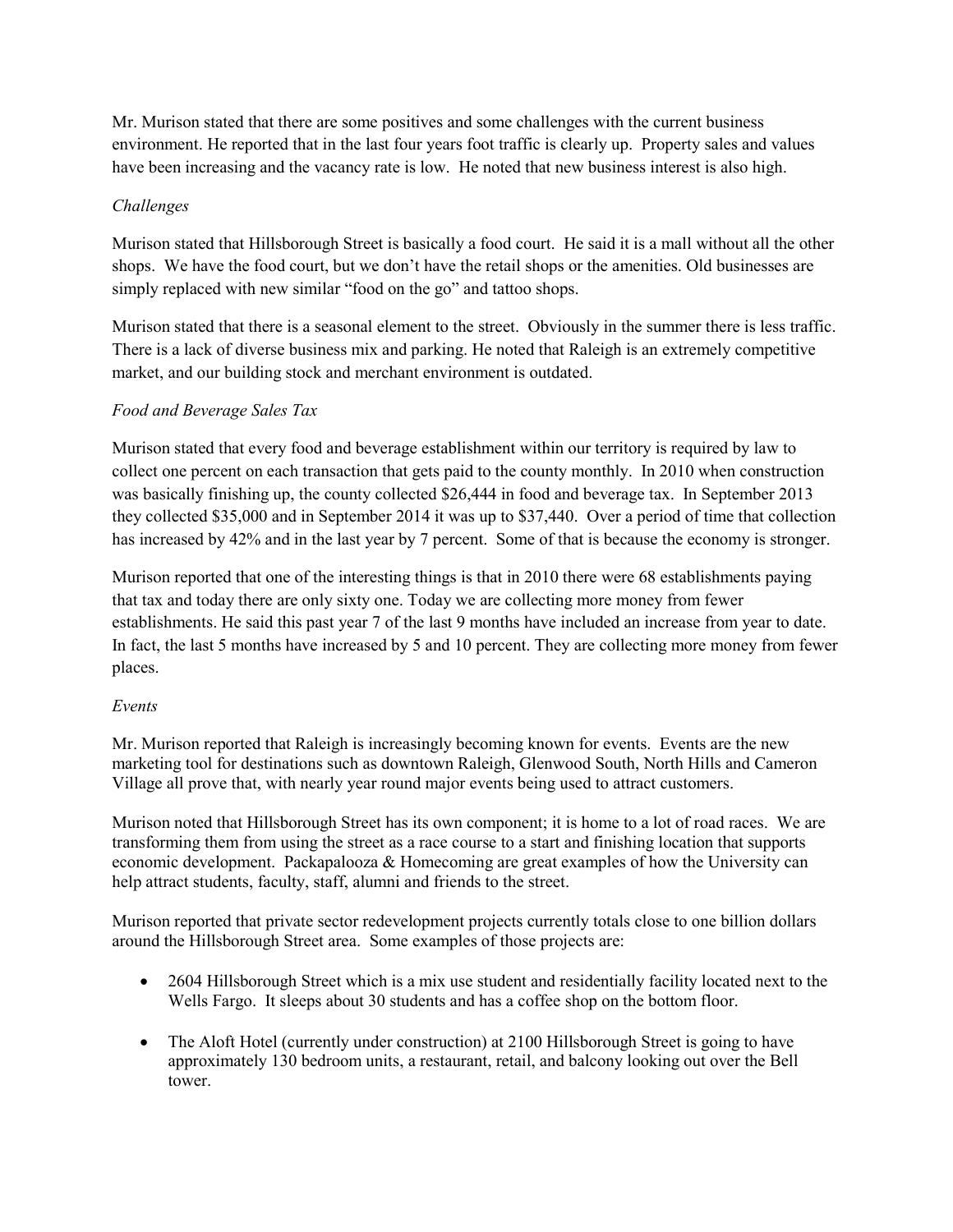- The Stanhope Project at Hillsborough Street at Friendly Drive is being developed by the owner of North Hills. There will be more than 800 beds of student housing above 20,000 square feet of commercial space that is going to be restaurants, retails, and a drug store. It will have an oasis salt water pool.
- 2811 and 1301 Hillsborough Street will be student housing. There will be one next to the IHOP on Hillsborough Street and two more next to Stanhope.

## *Future of Hillsborough Street*

Murison stated that Raleigh is the second fastest growing city in the nation. That has been identified by a number of states. Raleigh is going to continue to grow. As downtown grows it is coming towards us. The area of growth in downtown is mostly focused on the warehouse district, which is on the edge of our community. As that keeps growing, and as Cameron Village keeps growing and as the university grows in prestige and impact, it brings more energy to this area and that by nature is going to create more growth and opportunity and investment on Hillsborough Street.

Murison reported that this year we have spent about \$85,000 on a refresh vision for Hillsborough Street. In 1999 the community created a master plan vision for Hillsborough Street and that hasn't been updated since. Together we are going to be doing that visual process and getting the stakeholders involved to share their ideas and visions for the street and work on a consensus of what Hillsborough Street should look like, how it should function and how to be successful in 2025, then we will have a road map to help build to that

Murison stated that the other exciting thing is that the Blue Ridge Corridor has been developing along the same lines as Hillsborough Street. They are just a little further behind. They now have the new organization, the Blue Ridge Corridor Line, which is very similar to our organization. They have formed a nonprofit and have hired our organization to help be their manager. They are also trying to create energy and improve their economic sustainability.

Murison stated that his corporation would like to receive some feedback , so they are currently preparing a survey to send to the faculty

### *Questions and Comments*

*Are the new vendor developments on Friendly Street approved?*

Murison stated that this year there are seven projects that have either been completed or are underway and they are definitely going to happen. They will be opened by August of next year.

### *Do you keep track of the mix of national franchises versus local businesses?*

Murison stated that the vast majority of their owners are local. There are a few national chains, but even they are locally owned by the franchisee.

*Chair Zonderman commented that his perception is that the block across from campus on Hillsborough Street seems to have fewer restaurant options than in recent years. He went on to say that the decision to build the apartments where the Two Guys restaurant was is somewhat controversial. He asked the following two questions: Are we going to see more of those? Is the campus going to face this wall of eight-story apartments?*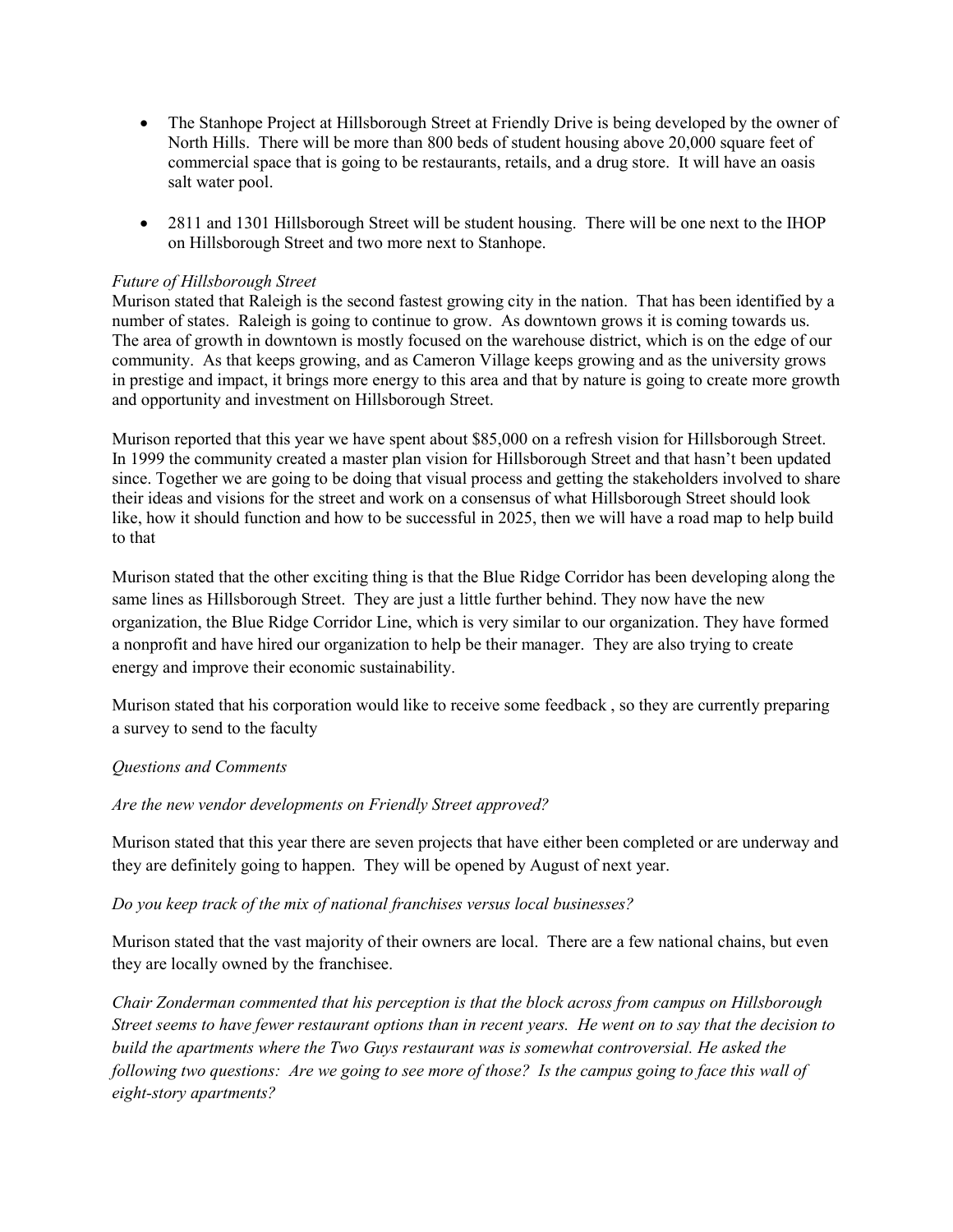Murison stated that there is no question that we have an unbalanced mix of merchants and there are lots of reasons for that. There is a low vacancy rate and the rents are high and there are lots of buildings with 1500 square foot spaces in them.

As far as the density issue we did a study that basically looked at about seven areas of the street and it measured the current zoning and the future zoning under the new system to see whether projects would be financially viable. There will be a total of 14 sites, seven at each level and only about five of those sites are actually penciled out to be economically, the others either lost money or their rate of return was so low that no developer would ever do it. It probably does lead into more density when you factor in the parking. It doesn't mean that there has to be seven or eight stories everywhere, but it does mean that it is probably something that we have to adapt to.

*A senator commented that he hears complaints about all of the road races, the problems that they cause in terms of getting around, and the merchants feeling that they challenge the economics of their business. You said that was part of the identity of Raleigh. Who decided that?*

Murison stated that those road events and other activities have become popular in Raleigh. He said because of the economics of the city -- people having lots of disposable income and great weather and great active life styles -- events have really blossomed here and it has become such an issue that the city created a special office to manage it. As much as it has been a real issue over the past four or five years, hopefully it will get a little better as we do a better job of managing.

Murison stated that as far as the street, there is something about Hillsborough Street that makes it a very popular place for these road races.

## *Comments on the Faculty Assembly, Stephen Leonard, Chair*

Dr. Stephen Leonard, Chair of the Faculty Assembly, explained the history and structure of the UNC System Faculty Assembly*.* 

Dr. Leonard stated that the Assembly was established by President Bill Friday in 1972. The majority of the chairs over the years have come from the larger campuses. The Faculty Assembly has been in existence for more than forty years and during that time it has remained intact. The purpose of the Assembly is to provide advice of faculty's interest and concerns to the President of the UNC System, Board of Governors, and the General Assembly.

The structure of the Faculty Assembly is proportional representation. There are four categories of delegations. The sizes of delegations are determined by the sizes of the faculty on the respective campuses. There are representatives on the Executive Committee from each of those groupings of delegations. There is a Vice Chair who is elected every two years. There is a secretary and Parliamentarian on the Executive Committee and there is also the Chair of the HMI Caucus.

The Executive Committee is the agenda setting body. The Chair sets up a set of themes, panels or ideas that may be on people's minds, that may need to be discussed, and then the Chair works with the Executive Committee to determine the details of the agenda and contacts people from various campuses if needed.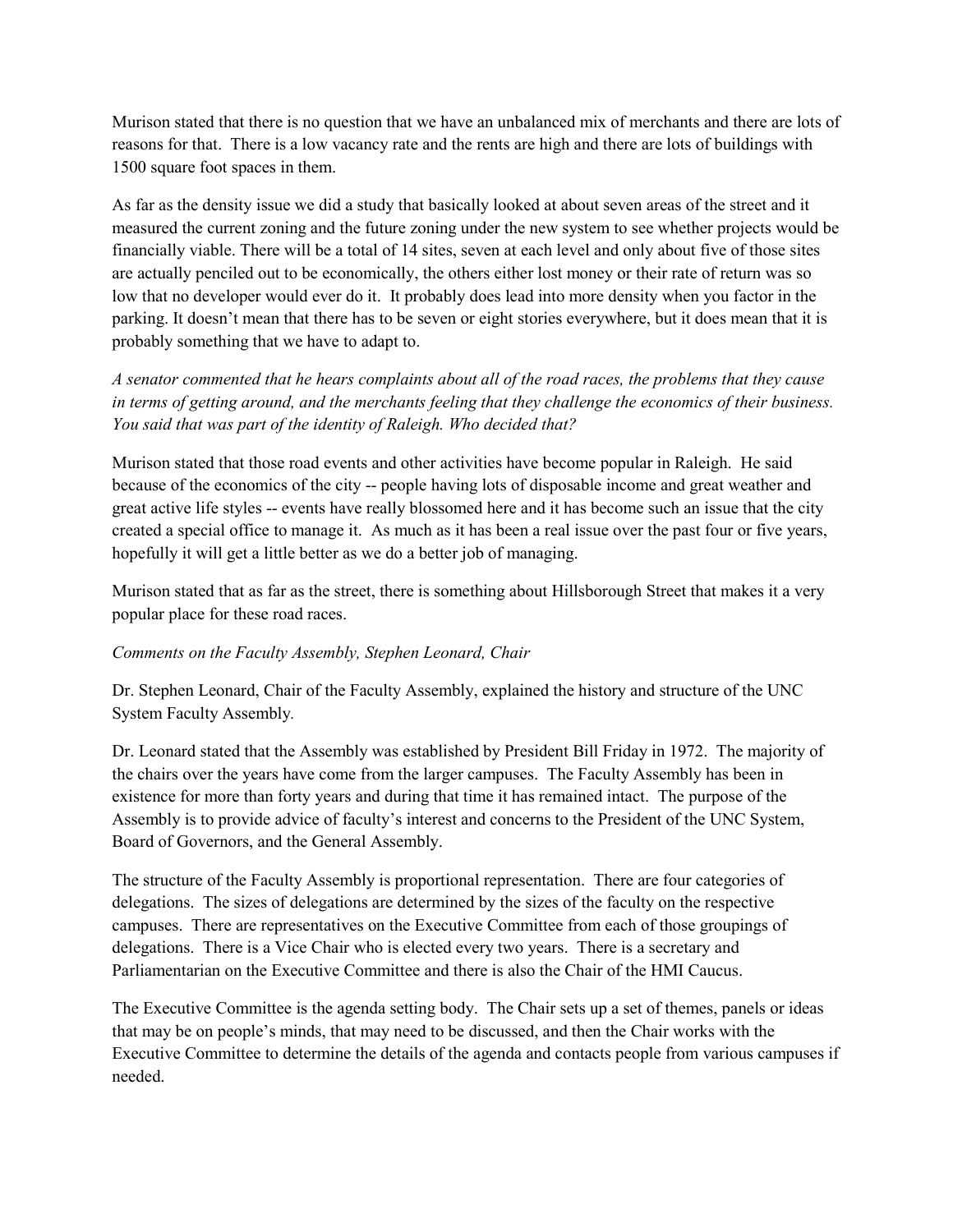Dr. Leonard stated that the handbook, charter, and bylaws of the Assembly are available on the GA website. The typical activities of the Assembly are meetings, 3 in the fall and 3 in the spring. During those meetings we focus on issues that the Executive Committee determined would be of interest to our colleagues. When we talk about those issues we sometimes pass resolutions of advice to President Ross.

The activities beyond the meetings are carried out through the duties of the Chair. The Assembly acts as an advising body to the chair.

Dr. Leonard stated that when issues come up at General Administration around the Board of Governors, if we have a chance we will bring them to the body as a whole.

The Assembly has an important role in making sure that faculty concerns and interest and perspectives get articulated and heard in the various policy making and regulatory activities of General Administration.

### *Questions and comments*

*What would you say is the major issue facing the Faculty Assembly now?*

Leonard responded that they have defined five issues as being especially important for this academic year.

1) Defining the value of a college degree. Many of you know that Governor McCrory and others have been pushing this legislation on the value of a college degree--whether it enables a student to get gainful employment after graduation.

2) Minimum Admission Requirements: The fact that MAR changes, especially on our smaller campuses and particularly on our minority campuses.

3) Post Tenure Review—The Assembly passed a resolution on this. We pushed out an analytical piece to all the campuses and all sixteen campuses passed resolutions on the proposed changes for the post tenure review policy.

4) Need based Aid- The Board of Governors passed a policy that restricts the amount of tuition dollars that can be used for providing need based aid for deserving and talented students.

5) Centers and Institutes

Dr. Leonard stated that the post tenure review policy was sold as an initiative to try to generate more support in the Legislature for salary increases. An argument was that if the Legislature knew that you were really working hard that they might in fact, shake some money loose and maybe we could get a small raise, that was the justification.

We have heard that there is some confusion or astonishment that the failure rate or the substandard performance rate for faculty at our universities is about 2.6 percent. Only about 2.5 or 2.6 percent of us get negative reviews in post tenure review. This is apparently a source of befuddlement to the Board of Governors because they think that post tenure review for academics should look like performance reviews for people in other professions. In other professions the substandard rates are about 5 percent. Some people suspect that this is really about squeezing tighter. We have been working hard trying to make sure that the unarticulated intent doesn't get realized, that the articulated intent could make this a more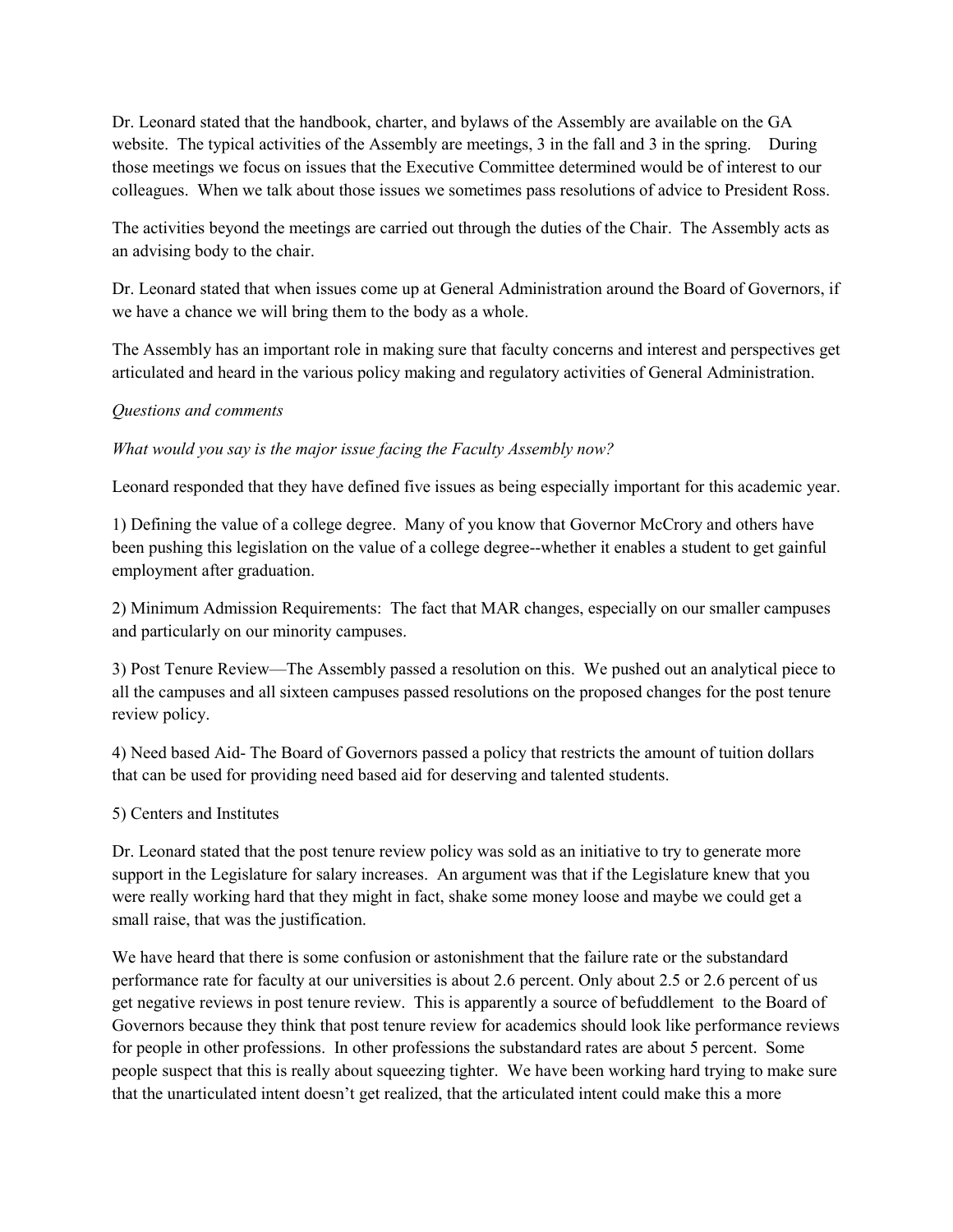rigorous process, could make it better for faculty, provide them with an opportunity for feedback to improve their work; help them get it back on track, get them advice about how to be successful, that the articulated reason is the one that really drives the policy. It remains to be seen whether that is the case.

# *When you look at this 2.6% rate would you take also the rate of why you failed to get tenure in the first place added to that?*

Dr. Leonard stated that he tried to make that argument but it's a hard argument to make mainly because it doesn't comport with the way in which many of these people experience employee/employer relations or management relations. For many of them it is very rigid and that doesn't fit very well with the way we do things.

# **5. Old/New Business**

## *Convocation*

Cary Zelna, Associate Vice Provost for Academic & Student Affairs, solicited feedback from faculty about what they think should be included in a university convocation.

Zelna stated that part of the Wolf Pack Welcome Week is convocation. She noted that convocation has not taken place on our campus for a long time.

Zelna explained that the overarching goals of convocation are to be the academic welcome to new students, to provide that sense of community for them and to help them develop that first common intellectual experience.

The official convocation is one hour and it is pretty tight and it is very academically focused. The program consists of the Student Body President, welcome from all of the Deans, and it has the common reading author, the Chancellor, and Mike Mullen. Those are the main one hour event activities.

Convocation is held at the PNC arena and a number of activities take place prior to the event. When it ends, a photo session is done. There is also a reception for faculty prior to the event.

Zelna announced that in 2016 they will move the convocation to Reynolds Coliseum. They are thinking about what to do differently for next year and then what to do long term for this event as a campus. She noted that this is a chance to talk to the new students.

Zelna stated that they are soliciting the faculty's input on how to get more faculty to attend and what they (faculty) think should take place.

# *Questions and Comments*

*Senator Bullock stated the she thinks it would be good to have something focused intentionally on diversity. This would be an ideal time to help students to think about diversity in the raw sense as they are entering this college experience.* 

*Chair Zonderman stated that he thinks moving the reception to after the convocation would be a good idea. Also, the Chair of the Faculty should have an opportunity to speak to the students.*